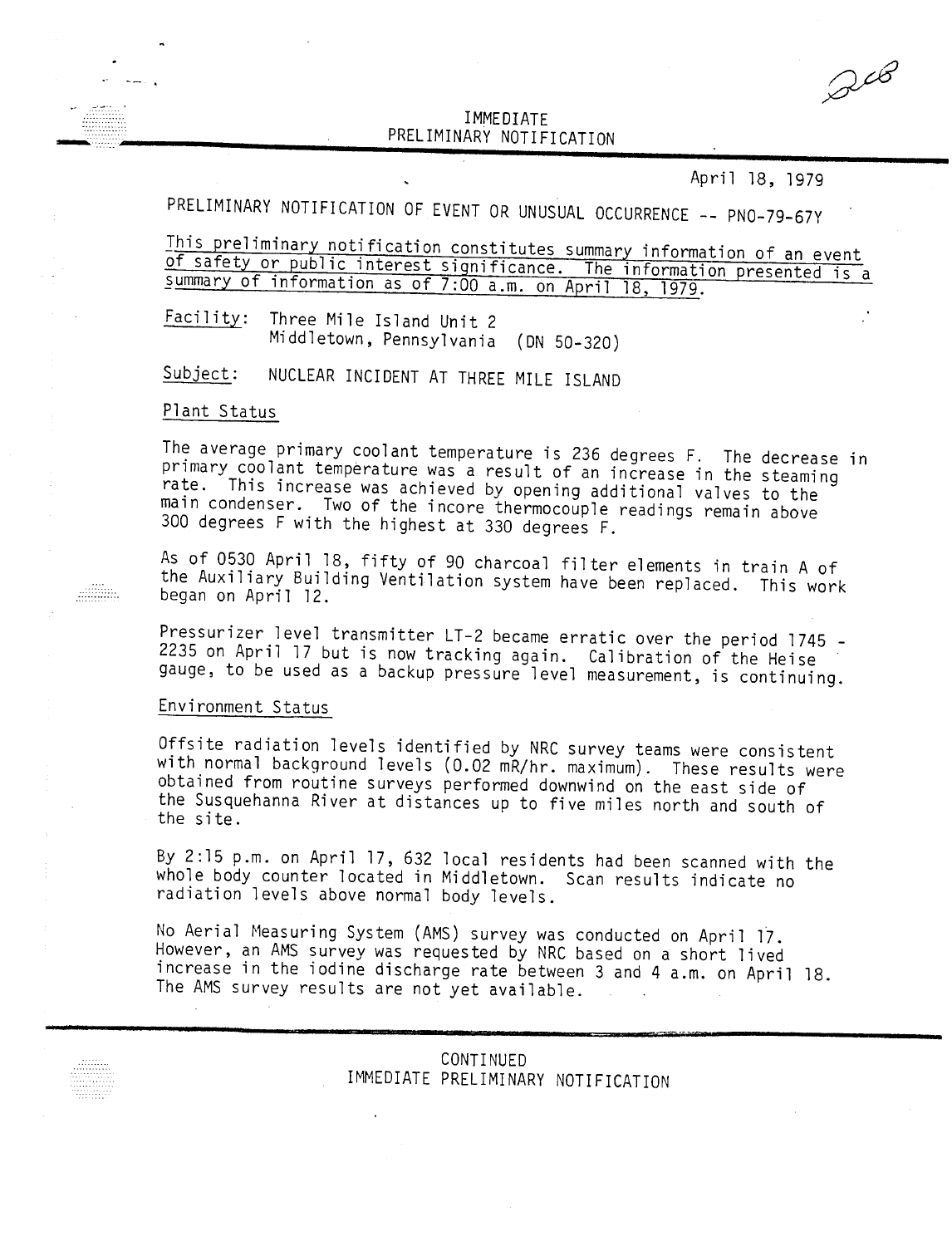| . <i>.</i><br>.<br>. <b>.</b> |           |      |                                                     |                |
|-------------------------------|-----------|------|-----------------------------------------------------|----------------|
| .<br>.<br>. . <b>.</b>        | Continued |      | Я<br>Apri                                           | <b>979</b>     |
| .                             | 'age      |      | ∸◡                                                  | . <i>. .</i> . |
|                               | -         |      | $79 - 6$<br>$c \rightarrow v$<br>- PNO-,<br>v.<br>۔ |                |
|                               |           | ____ |                                                     |                |

During the 24-hour period ending midnight April 17, 1979, seven of 12 air samples showed no activity above the minimum detectable activity. None of the other five samples showed Iodine-131 greater that 1 x 10<sup>-10</sup> uCi/cc (100 picocuries per cubic meter). On the morning of April 18, 1979, one of three samples showed Iodine-13<br>Consentintion of 2 w 10=10 concentration of 2 x 10<sup>-10</sup> microcuries/milliliter (200 picocuries pe cubic meter) during the period of 3 to 4 a.m. The remaining two samples were approximately 5.0 x 10<sup>-11</sup> microcuries/milliliter (50 picocuries/ cubic meter). The last sample analyzed covered the period 0420 to 0527. The cause of the high reading is believed to be due primarily to meteorological conditions; however, several in-plant events were also in progress. They are being analyzed for possible contributions <sup>to this reading to determine appropriate corrective action, One</sup> grass sample taken downwind of the plant showed  $6.13 \times 10^{-4}$  microcuries per square meter (613 picocuries per square meter). Additional milk and vegetation samples have been taken, but have not been analyzed.

Dose rates (47 locations) as measured by NRC thermoluminescent dosimeters (TLD's) for the past 24-hour period of April 18 are near expected natural background levels.

Iodine concentrations measured in the Unit 2 ventilation stack since  $PNO-79-67X$  (April 17 1979) are: PNO-79-67X (April 17, 1979) are:

Time Activity (uCi/ml)

 $1.2 \times 10^{-7}$  $1.\overline{2} \times 10^{-7}$  $1.4 \times 10^{-7}$  $1.3 \times 10^{-7}$ 2.3  $\times$  10<sup>-7</sup>  $2.1 \times 10^{-7}$ 

|      | 4/16 (2356) |         | - 4/17 (0402) |
|------|-------------|---------|---------------|
|      | 4/17(0402)  | - 4/17  | (0803)        |
|      | 4/17 (0803) | $-4/17$ | (1226)        |
|      | 4/17 (1226) | $-4/17$ | (1634)        |
| 4/17 | (1640)      | - 4/17  | (1946)        |
|      | 4/17 (1958) |         | - 4/17 (2357) |

المنتقلين.<br>منتقلة الله

The NRC took the daily air sample near the observation center starting at 1747 on April 16 and ending at 1620 on April 17. Analysis of this sample indicated that the concentration of Iodine-131 during the approximate 23-hour period averaged less than 2.4 x 10<sup>-12</sup> uCi/cc (less than 2.4 picocuries/cubic meter). The plume wind was not in this sector a large percentage of the time during the sampling period.

No new data were available from DOE, EPA, FDA or Commonwealth of Pennsylvania, Department of Environmental Resources.

The Commonwealth of Pennsylvania has been informed of these results.

CONTINUED IMMEDIATE PRELIMINARY NOTIFICATION